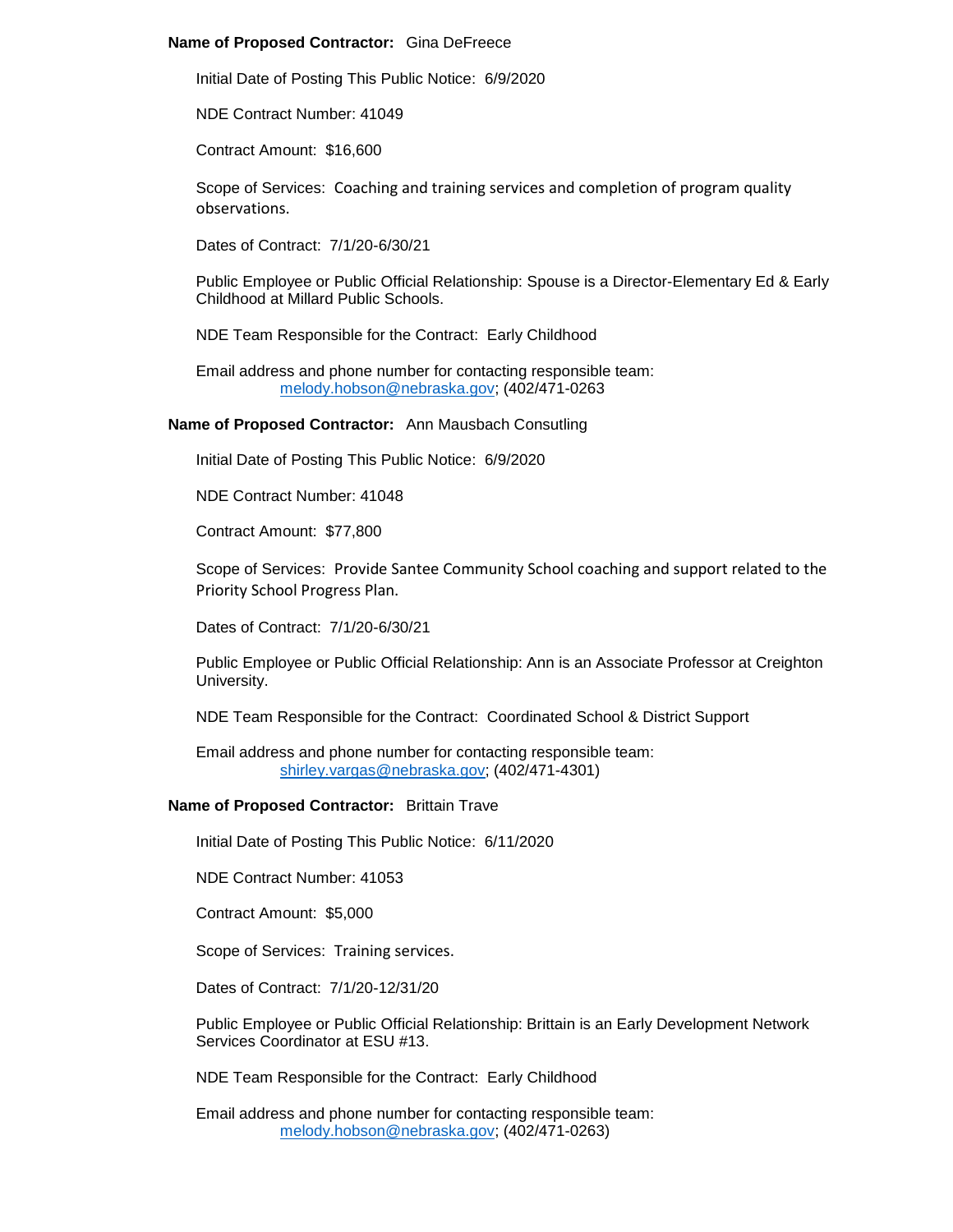## **Name of Proposed Contractor:** Eric Knoll

Initial Date of Posting This Public Notice: 6/16/2020

NDE Contract Number: 41057

Contract Amount: \$4,000

Scope of Services: Conduct NE CTE summer professional development JumpStart workshop.

Dates of Contract: 7/1/20-7/31/20

Public Employee or Public Official Relationship: Eric is an UNL employee.

NDE Team Responsible for the Contract: Career, Technical & Adult Education

Email address and phone number for contacting responsible team: [katie.graham@nebraska.gov;](mailto:katie.graham@nebraska.gov) (402/471-3104)

#### **Name of Proposed Contractor:** Ben Sparks

Initial Date of Posting This Public Notice: 6/17/2020

NDE Contract Number: 41058

Contract Amount: \$7,630

Scope of Services: Interpreting services.

Dates of Contract: 7/1/20-6/30/21

Public Employee or Public Official Relationship: Ben is a substitute teacher at LPS.

NDE Team Responsible for the Contract: Vocational Rehabilitation

Email address and phone number for contacting responsible team: [lindy.foley@nebraska.gov;](mailto:lindy.foley@nebraska.gov) (402/430-1689)

**Name of Proposed Contractor:** Trinity Infant Childcare Center

Initial Date of Posting This Public Notice: 6/24/2020

NDE Contract Number: 41062

Contract Amount: \$3,000

Scope of Services: Provide classrooms for up to 15 classroom observations for ERS and CLASS reliability trainings.

Dates of Contract: 7/1/20-6/30/21

Public Employee or Public Official Relationship: Board member Cindy Schwaniger is Director of Elementary Education with LPS; Allyn Pella is an employee of UNL and Sara Farmbruch is an employee of U.S. Department of Veteran Affairs.

NDE Team Responsible for the Contract: Early Childhood

Email address and phone number for contacting responsible team: [melody.hobson@nebraska.gov;](mailto:melody.hobson@nebraska.gov) (402/471-0263)